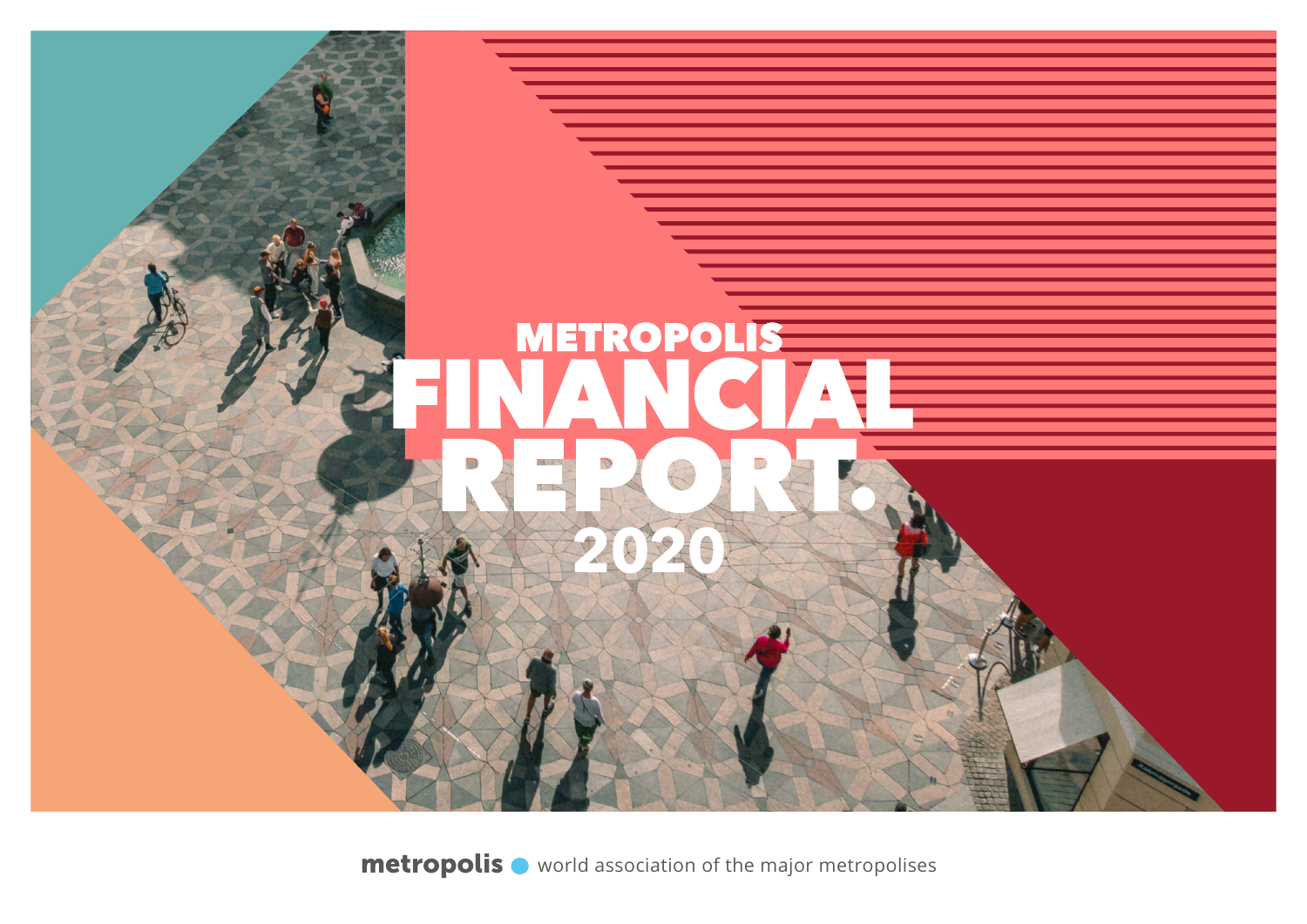## BALANCE

| <b>Balance Sheets</b><br>in Euros               | 2020       | 2019      |
|-------------------------------------------------|------------|-----------|
| <b>ASSETS</b>                                   |            |           |
| Net fixed assets                                | 27.649     | 12.274    |
| Advanced payments and deposits to suppliers     | 0          | 726       |
| Users and accounts receivables                  | 2.179.292  | 2.254.618 |
| Receivables from members and others             | 286        | 8.479     |
| Investment securitues                           | 61.555     | 61.555    |
| Treasury instruments                            | 1.223.828  | 1.124.075 |
| Prepaid expenses                                | 3.926      |           |
| <b>Total assets</b>                             | 3.496.536  | 3.461.727 |
| <b>LIABILITIES</b>                              |            |           |
| Retained earnings                               | 310.052    | 308.571   |
| Fiscal year result (surplus or deficit)         | $-22.081$  | 1.481     |
| Creditos (grants)                               | $-803.110$ | 757.691   |
| <b>Total net assets</b>                         | $-515.139$ | 1.067.743 |
| Loans and liabilities from credit instributions | 548        | 3.743     |
| Supplier accounts and receivables               | 68.287     | 41.868    |
| <b>Fiscal and social liabiliities</b>           | 41.984     | 38.764    |
| Other liabilities                               | 3.900.856  | 2.309.610 |
| Deferred income                                 |            | $\Omega$  |
| <b>Total liabiilities</b>                       | 4.011.675  | 2.393.985 |
| <b>Total net assets and liabilities</b>         | 3.496.536  | 3.461.728 |

| <b>Profit and Loss Account</b><br>in Euros | 2020      | 2019    |
|--------------------------------------------|-----------|---------|
| <b>INCOME</b>                              |           |         |
| Membership fees                            | 489.236   | 491448  |
| Partnerships with members                  | 371.825   | 388.963 |
| Partnerships with others                   | 21.290    | 46.018  |
| Financial income                           | 0         |         |
| Other income                               | $\Omega$  | 1.464   |
| Total income                               | 882.351   | 927.892 |
| <b>EXPENSES</b>                            |           |         |
| Services                                   | 500.360   | 534.568 |
| Statutory meetings and affairs             | 82.271    | 124.949 |
| Corporate activities                       | 194.544   | 181.077 |
| Administration*                            | 127.258   | 85.817  |
| <b>Total expenses</b>                      | 904.432   | 926.411 |
| <b>BALANCE</b>                             | $-22.081$ | 1.481   |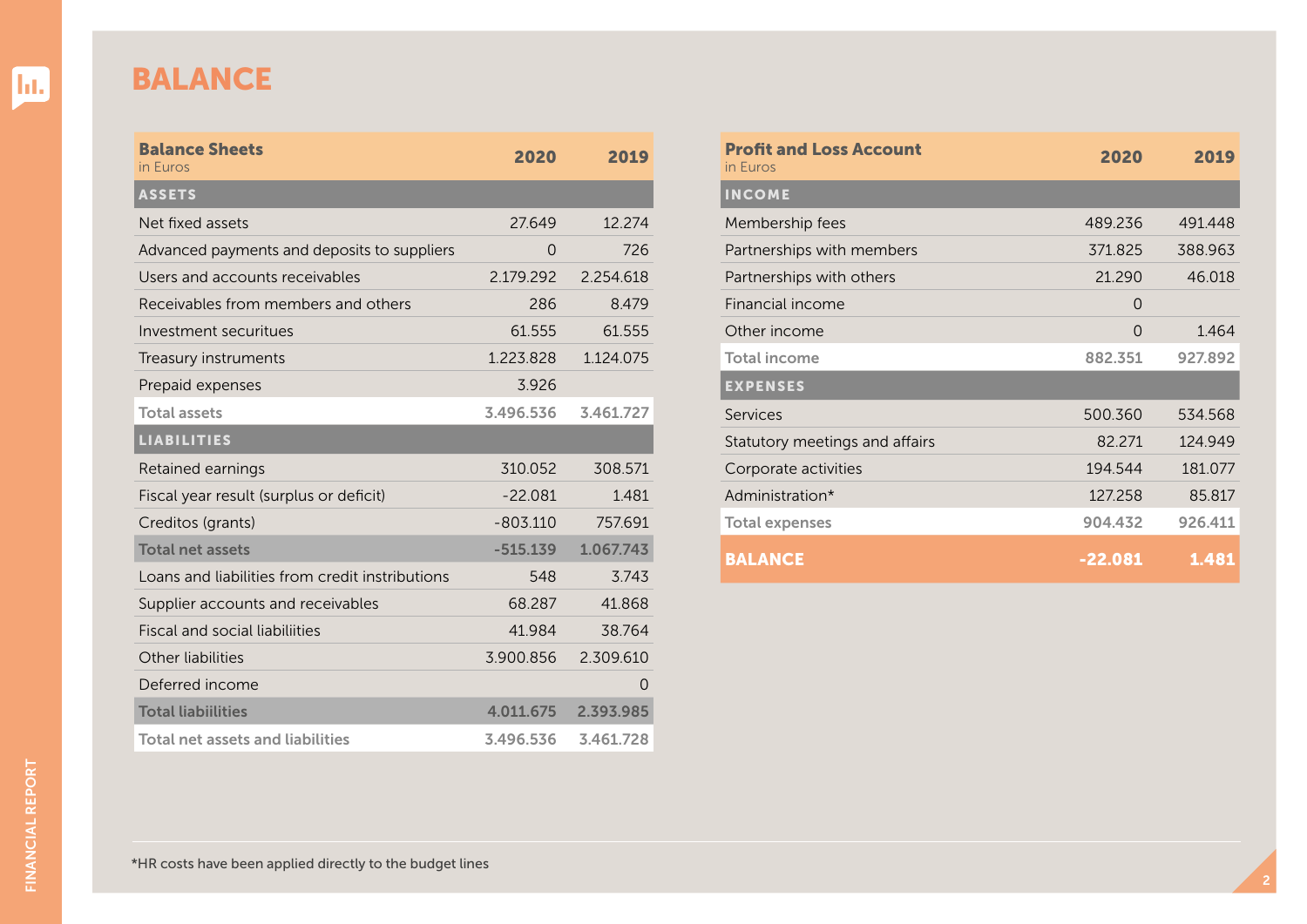## WHERE THE FUNDS ARE FROM



Membership fees 56% Partnerships with members **42%** Partneships with others 2% Other 0% and 0% and 0% and 0% and 0% and 0% and 0% and 0% and 0% and 0% and 0% and 0% and 0% and 0% and 0% and 0% and 0.00  $\mu$  Including in-kind from members



| <b>Membership fees</b>           | 41%   |
|----------------------------------|-------|
| <b>In-kind from members</b>      | 25%   |
| <b>Partnerships with members</b> | 32%   |
| <b>Partneships with others</b>   | 2%    |
| Other                            | $0\%$ |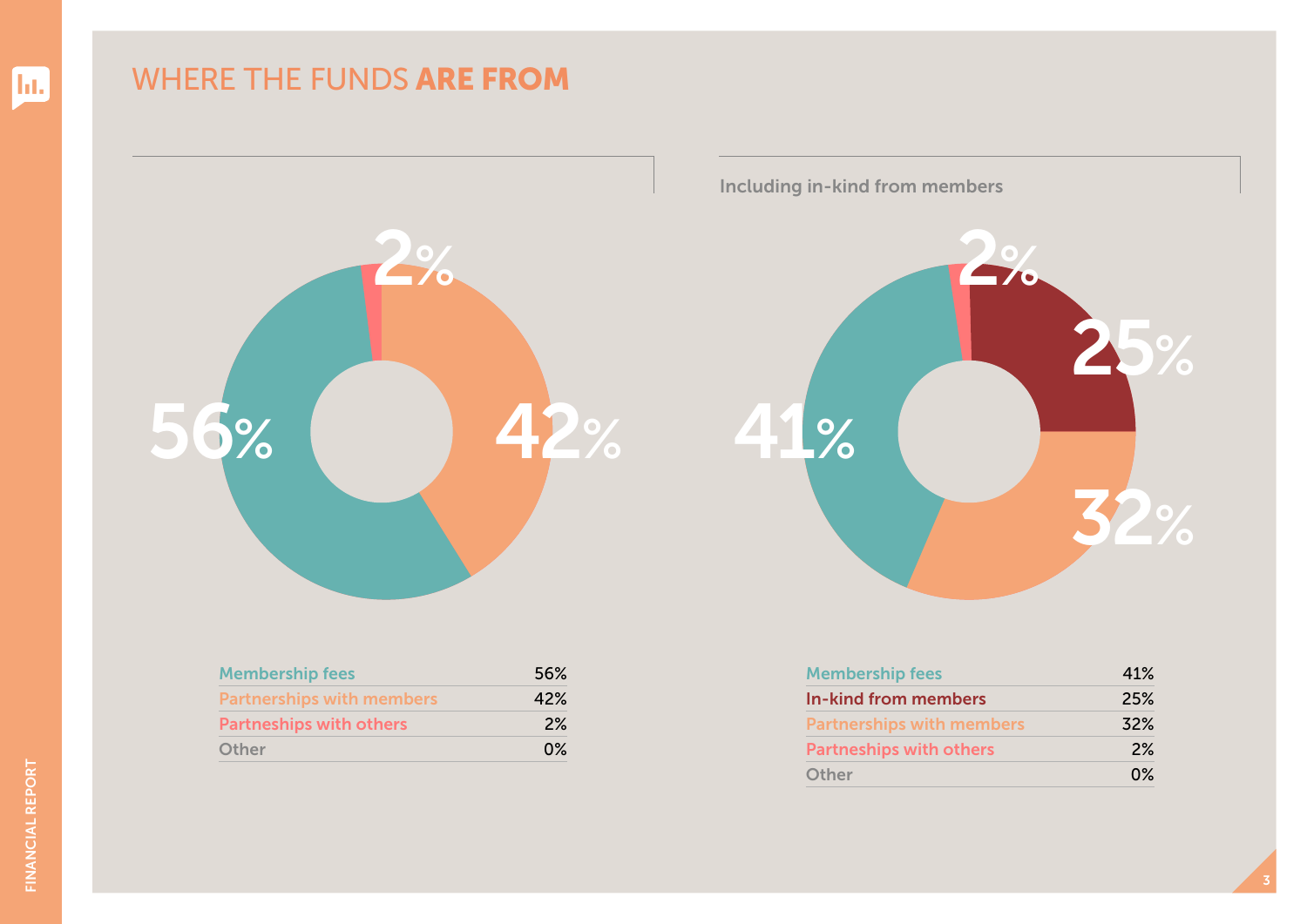## HOW THE FUNDS ARE USED Action Lines